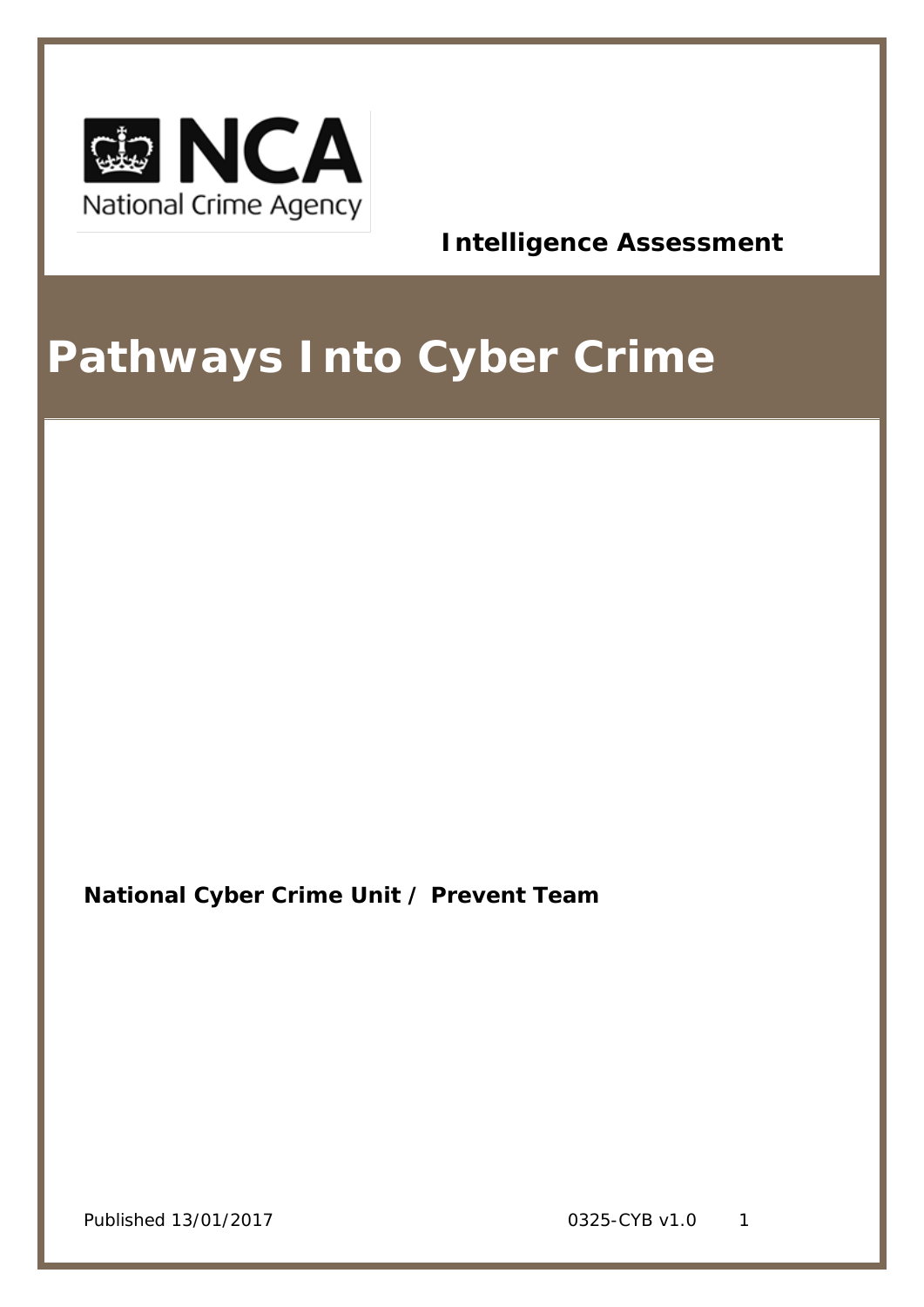### **Purpose**

There are a number of young people in the UK that are becoming involved in cyber dependent crime. Current understanding of pathways and motivations into this type of crime is limited. This report is limited by the relatively small number of debriefs involved. NCCU's continuing debrief project will inform any future versions.

This report aims to:

- Collate, summarise and analyse offender debriefs and NCA intelligence to help identify motivations and pathways into cyber crime.
- Review academic studies in this area.
- Use this understanding to identify key intervention points where NCA resources should be targeted.
- Identify gaps in understanding and propose recommendations.

This report concerns pathways into cyber-dependent<sup>[1](#page-1-0)</sup> crime. Cyber-dependent crimes (or 'pure' cyber crimes) can only be committed using a computer, computer networks or forms of information communications technology. The NCA's National Cyber Crime Unit focuses on cyber-dependent crime.

# **Initial Findings**

- A number of UK teenagers who we assess as unlikely to be involved in traditional<sup>[2](#page-1-1)</sup> crime are becoming involved in cyber crime.
- To date there has been no socio-demographic bias amongst offenders or those on the periphery of criminality.
- Availability of low-level hacking tools encourages criminal behaviour.
- Autism spectrum disorder (ASD) appears to be more prevalent amongst cyber criminals than the general populace though this remains unproven.
- Offenders begin to participate in gaming cheat websites and 'modding' (game modification) forums and progress to criminal hacking forums without considering consequences.
- Financial gain is not necessarily a priority for young offenders.
- Completing the challenge, sense of accomplishment, proving oneself to peers is a key motivation for those involved in cybercriminality.
- Offenders perceive the likelihood of encountering law enforcement as low.
- Cyber crime is not solitary and anti-social. Social relationships, albeit online, are key. Forum interaction and building of reputation drives young cyber criminals.
- Positive opportunities, role models, mentors can deter young people away from cyber crime.
- Targeted interventions at an early stage can steer pathways towards positive outcomes.

<span id="page-1-0"></span><sup>1</sup> 'Cyber-dependent' definition from McGuire, Dr. Mike and Dowling, Samantha. *Cyber Crime: A Review of The Evidence.* Home Office, 2013, Report 75. -

<span id="page-1-1"></span><sup>&</sup>lt;sup>2</sup> 'Traditional' crimes are regarded as those typically recorded within Home Office police recorded crime and are generally thought of as committed in offline environments, for example, theft, fraud, sexual or harassment offences.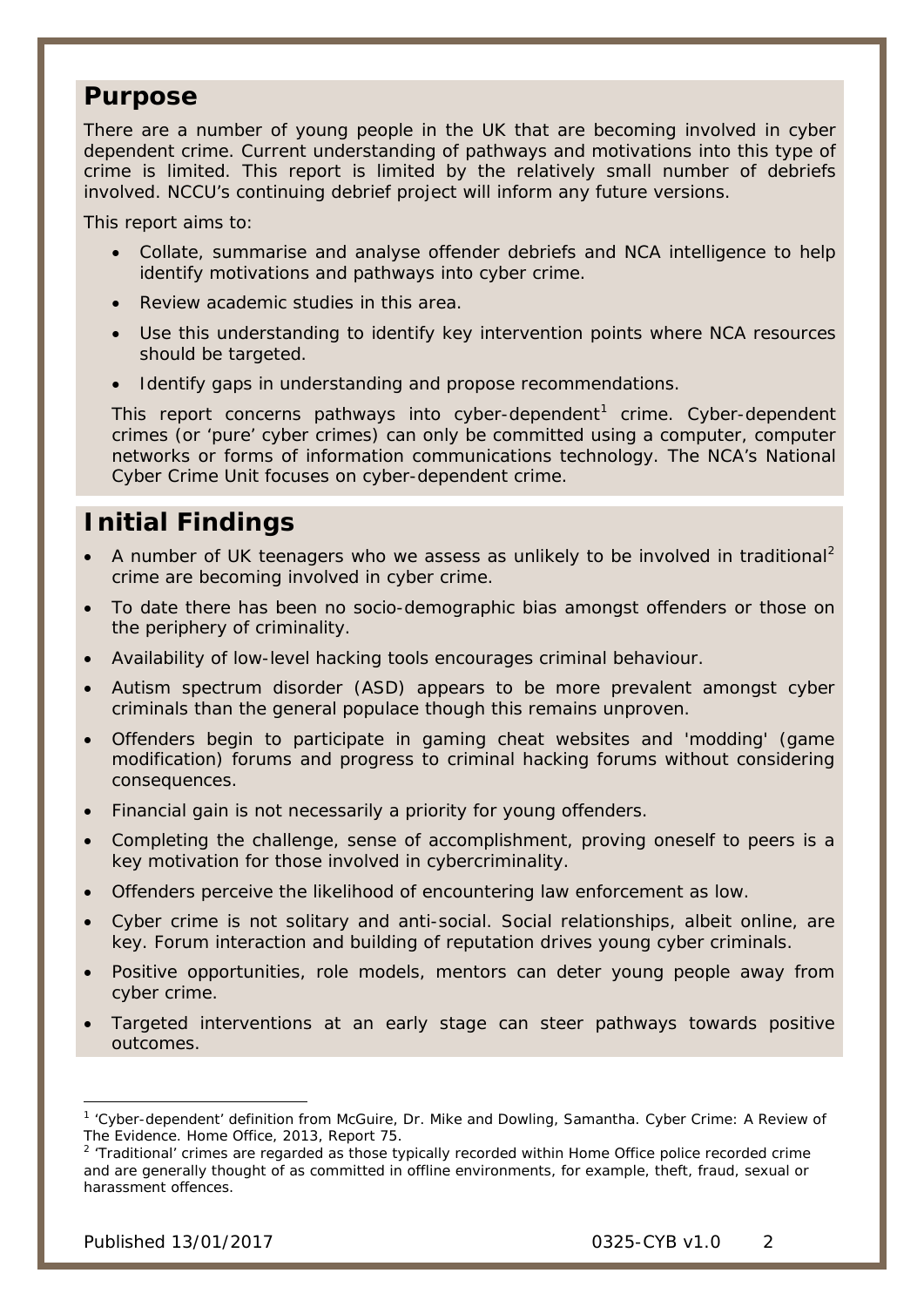### **Intelligence base**

#### **Debriefs**

Until recently there has been limited intelligence sourced directly from cyber criminals arrested by the NCA and UK law enforcement in general. The NCCU Prevent team has begun to conduct extensive behavioural debriefs with former cyber criminals.

Eight debriefs of individuals involved in cyber criminality have been undertaken so far. They have all been subject to a caution, community sentence or imprisonment. All debrief subjects were interviewed with their full knowledge and consent as to the purpose of the interview.

The debriefs followed a semi-structured format with the lead officer guiding the conversation whilst allowing the subject to describe their journey into cyber crime in their own words.

This interview structure is the most satisfactory tool for gaining detailed information where the topics being discussed were open-ended in terms of the range of possible answers.

#### Cease & Desist Visit Intelligence Collation

Over 80 cease & desist visits have been co-ordinated or carried out directly by NCCU Prevent since November 2013. The aim is to visit individuals who have been identified as being involved in the fringes of cybercriminality and advise them to desist their activities.

NCA has attempted to use these visits as a tool to collect qualitative intelligence from the individuals visited. Officers conducting visits have been provided with questions to ask subjects regarding their background, motivations and behaviours in this area. The data offers insight into the behaviours or those on the periphery of cyber crime.

It is important to clarify that those visited are not cyber criminals. They have not been through the criminal justice system and are not guilty of any offences.

#### Limitations

The debriefs undertaken and the cease & desist visit interviews completed have relied fully on voluntary participation by the subjects. It is not possible to corroborate the qualitative aspects of the responses given.

Debriefs have only been conducted with a subset of cyber-dependent criminals, those who have been caught and/or arrested and those who agreed to be interviewed.

Debriefs only occurred with offenders from the UK, so it is not possible to extrapolate the findings to other countries without further research.

**The intelligence collection period for this report is November 2013 to April 2016.**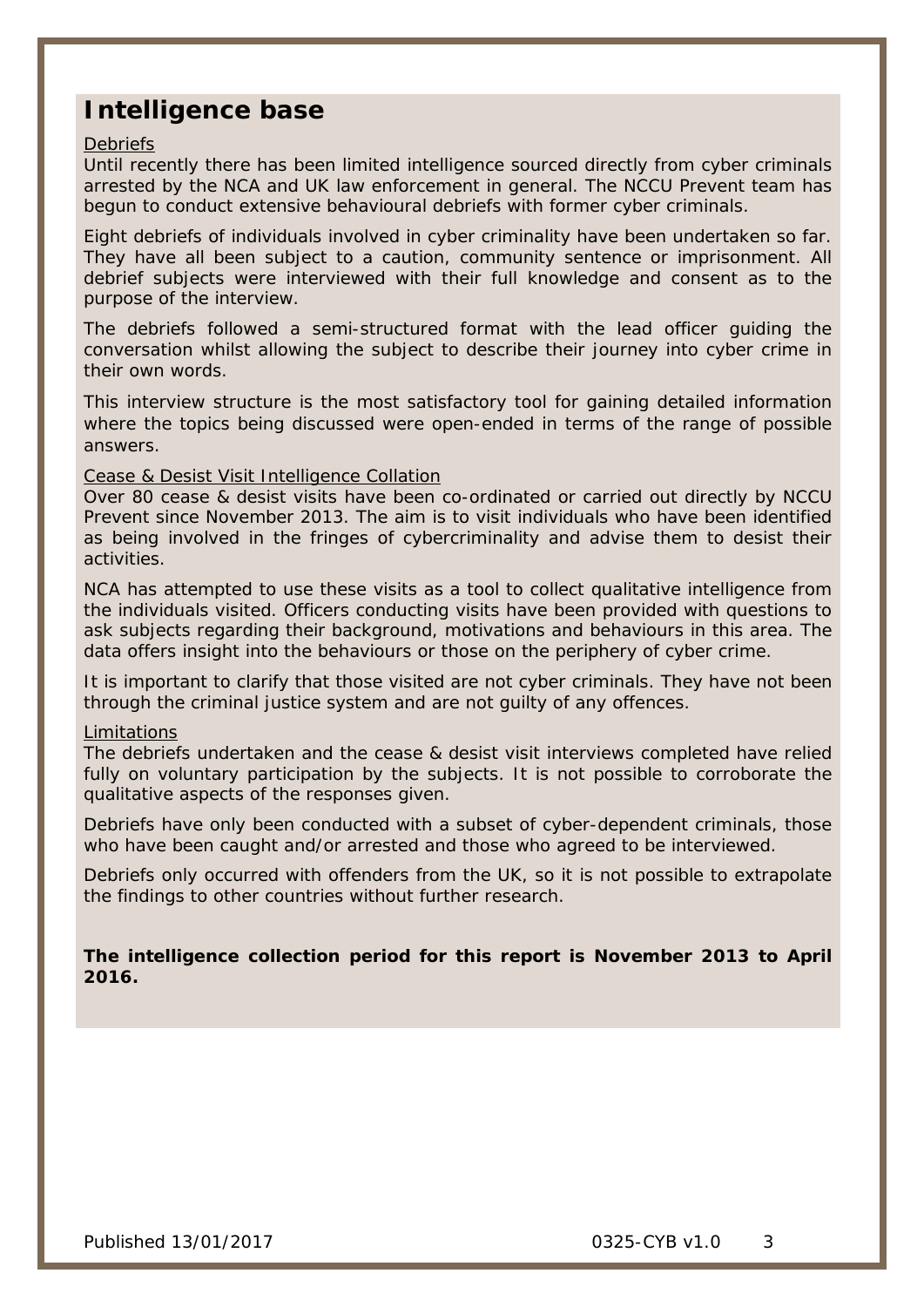### **Confidence Statement**

| We have medium confidence in<br>our<br>assessment that financial gain is not<br>necessarily a prime motivation for young<br>UK cyber offenders. This is due to the<br>difficulty in corroborating self-reported<br>offender motivations. We assess there is<br>no reason to doubt the veracity of<br>debriefs, details have been corroborated<br>where possible and have been shown to<br>be accurate accounts. | <b>Medium</b> |
|-----------------------------------------------------------------------------------------------------------------------------------------------------------------------------------------------------------------------------------------------------------------------------------------------------------------------------------------------------------------------------------------------------------------|---------------|
| We have medium confidence in<br>our<br>assessment that early intervention can<br>change the course of offending. Although<br>reported by many ex-offenders to be a<br>key driver in their desistance we cannot<br>rule out other factors.                                                                                                                                                                       | <b>Medium</b> |
| high confidence<br>We<br>have<br>in<br>our<br>number<br>UK<br>assessment that a<br>0f<br>teenagers who would not otherwise be<br>involved in 'traditional'<br>crime<br>are<br>becoming involved in cyber crime. This is<br>due to extensive experienced officer<br>feedback and lack of previous convictions<br>or records amongst UK cyber offenders.                                                          | High          |

### **Introduction**

### Young People & Entry into Cyber crime

Cyber crime attracts young offenders. 61% of hackers begin hacking before age  $16<sup>3</sup>$  $16<sup>3</sup>$  $16<sup>3</sup>$ . The average age of suspects and arrests in NCCU investigations in 2015 was 17 years old<sup>[4](#page-3-1)</sup>. The average age of arrest of those involved in NCA drugs cases in 2015 was 37 and the average age of arrest of those involved in NCA economic crime cases in 2015 was 39 years old<sup>[5](#page-3-2)</sup>.

The skill barrier to entry into cyber criminality is lower than it has ever been. Off-theshelf hacking tools, which require very limited technical expertise to utilise, are available at little to no cost for the user.

Many illegal products are advertised openly on low level hacking or gaming forums. Video guides and step by step tutorials on how to use these products are readily available on the open web.

<span id="page-3-0"></span> $3$  F. Bosco (2012), Hackers' Profiling Project, UNICRI  $4$  Suspect data used because of insufficient arrest data. -

<span id="page-3-1"></span>

<span id="page-3-2"></span><sup>&</sup>lt;sup>5</sup> Figures compiled from NCA PPR Performance Team.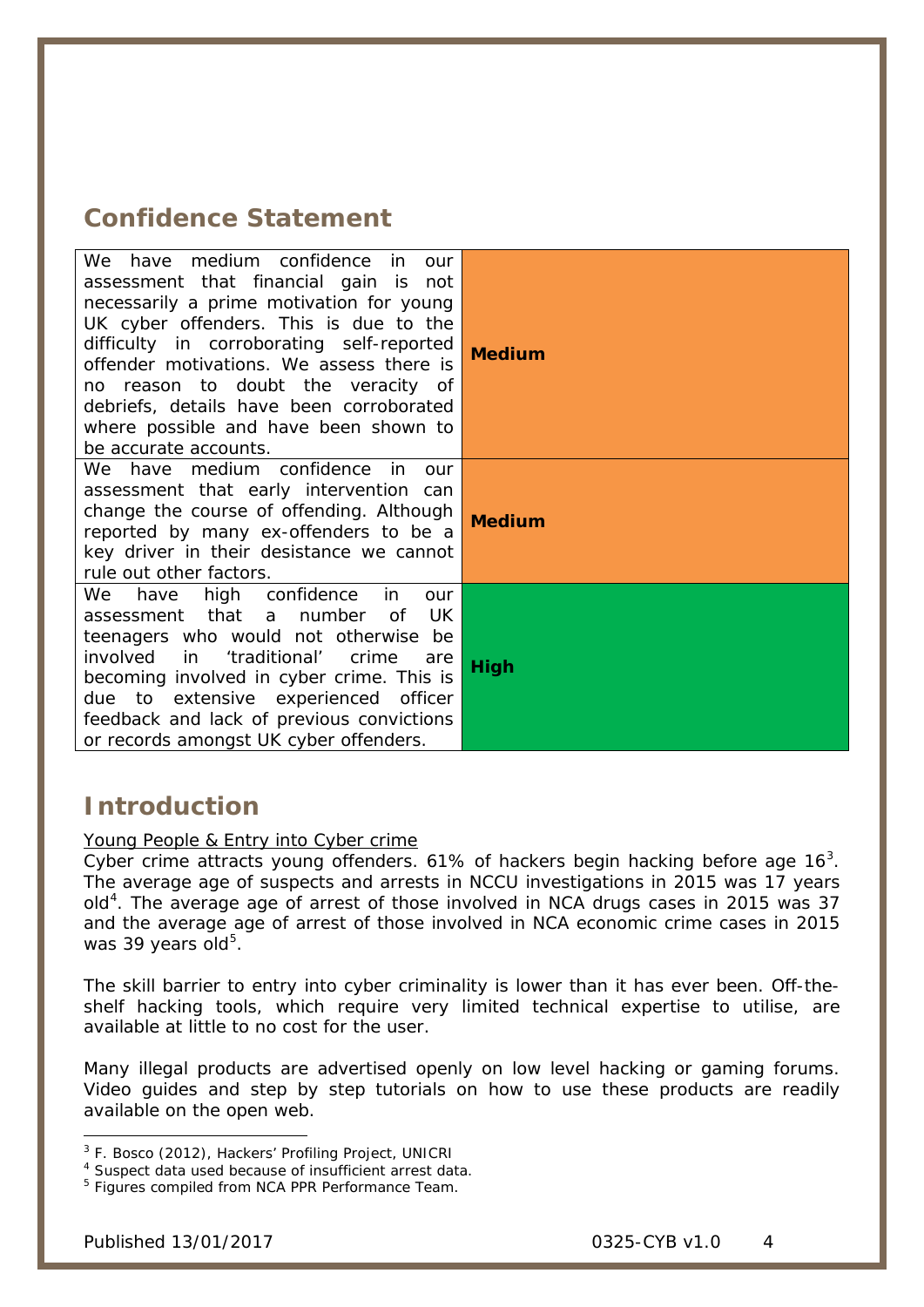These circumstances have created an environment in which more young people are becoming involved in cyber crime.

Emboldened by a perceived anonymity and lack of visible law enforcement presence online, lower level cyber criminals can continue to progress their offending unchecked. The debrief analysis below has shown that many offenders cross from non-criminal online behaviour into outright illegality without considering or fully comprehending the transgression and its consequences.

Only a small number of low-level cyber criminals will go on to reach the higher level of the very technically skilled cybercriminal. Nonetheless, it is important to note that the proliferation of off-the-shelf hacking tools and services has brought the ability to cause significant harm within reach of the young and relatively unskilled cybercriminals.

#### **Example**

The DD4BC group extorted money by DDoS-ing a company's website and then issuing a demand to pay a fee or the DDoS attacks would continue. The extortion group did not have their own botnet infrastructure in place but were actually using commonly available DDoS/booter services to launch attacks.

### **Academic Literature Review conclusions**

A limited academic literature review is contained in Annex A.

#### Limitations

The UK government delineates between cyber-dependent and cyber-enabled offences. This distinction is not usually recognised or adopted by academia, and there is little consensus as to the agreed definition of a cybercriminal. Many academics will create their own taxonomy of cybercriminality at the outset of their studies.

#### **Conclusions**

Although it may be difficult to draw conclusions from such disparate studies, several key findings emerge:

- Conquering the challenge, proving oneself to the group and intellectual satisfaction are more important motivations than financial gain, though this may change over time if the subject continues their criminal hacking.
- Offenders consider the risk of being caught as low.
- Many offenders see criminal hacking as a victimless crime.
- Deterrence and early interventions can have an impact on this target group.
- Although a link between cyber crime and autism spectrum disorder is suspected this has yet to be proven.

### **Analysis of Cease & Desist Intelligence**

NCCU has co-ordinated national intervention campaigns targeting individuals involved in, or on the periphery of cyber crime but who have been judged not to meet the threshold for arrest.

Cease and desist visits entail a face to face meeting with officers, who outline the

Published 13/01/2017 0325-CYB v1.0 5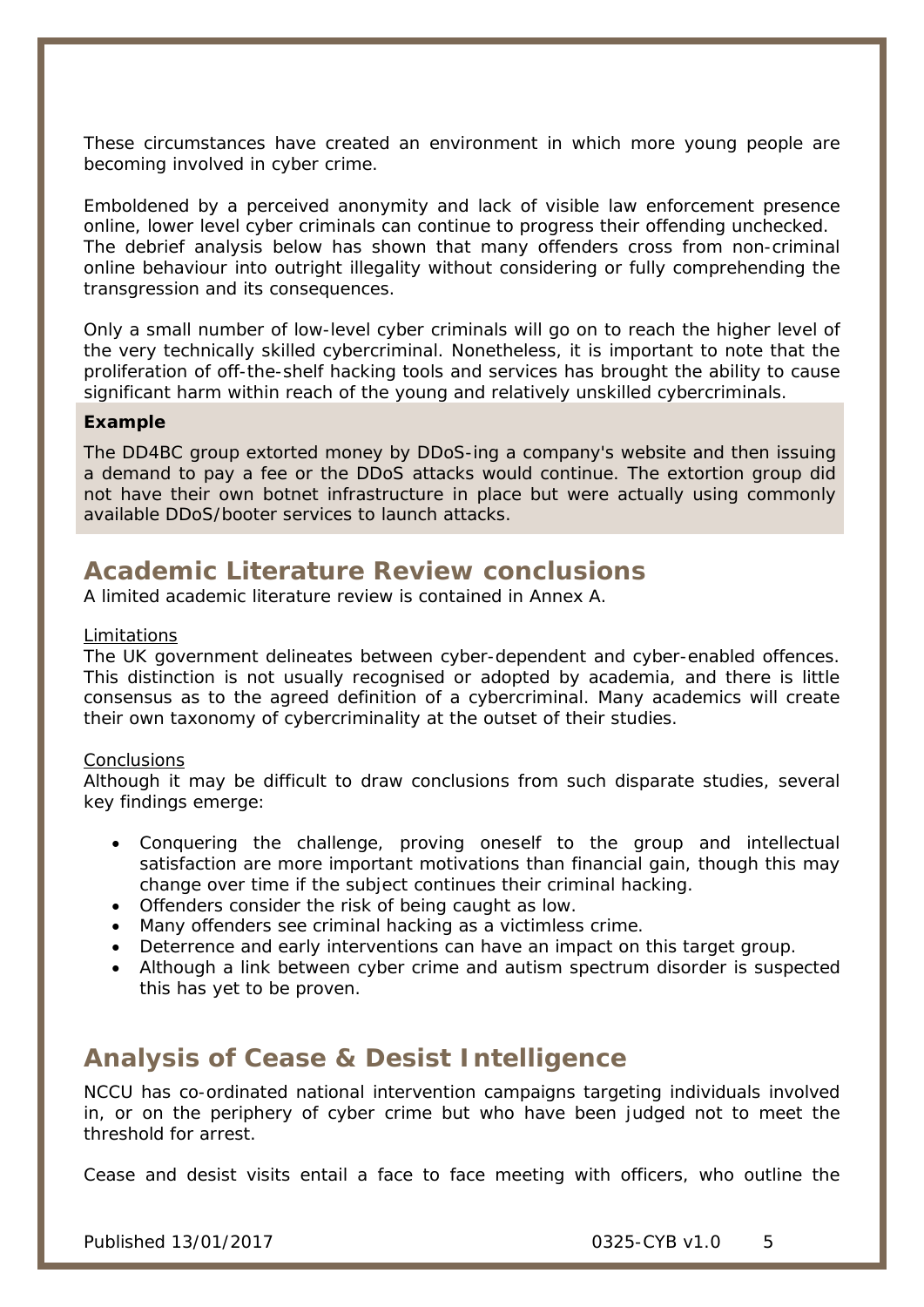individual's alleged connection to criminality and then warn and advise the individual to cease and desist their activities or face potential consequences relating to the associated offences.

Over 80 cease and desist visits have been carried out or co-ordinated by NCCU since November 2013. In addition to serving cease and desist notices, officers were asked, where possible, to gather qualitative intelligence regarding motivations and pathways into subjects' activities. NCCU Prevent team provided a number of questions for the attending officer to answer.

The focus of the questions differed in each operation:

- For Operation DERMIC officers were tasked with finding out how the subjects had become aware of the Blackshades RAT.
- For Operation VIVARIUM the officers were asked to ascertain how the subjects first became interested or involved with computers and technology.

### Operation DERMIC – 2014

Operation DERMIC was an investigation into the customers of Blackshades malware. Blackshades was a Remote Access Trojan with a variety of malicious features that allowed users to take control of a victim's computer and then steal data or manipulate computer functions at will (e.g. view and record victims webcam). The customer list was triaged based on the amount and seriousness of the malware purchased and deployed. There were 21 arrests in the UK. Cease & desist visits were carried out across the UK by NCCU and Regional Organised Crime Unit (ROCU) officers*.* 

### Q. How did you hear about Blackshades malware? (47 responses)



Blackshades was an explicitly criminal set of tools and services. The purpose of asking customers this question was to ascertain how users became aware of the existence of this criminal tool and how accessible it was to the average internet users. As the results illustrate, the majority of users (60%) learned about Blackshades on a forum (71% of these on one specific site, Hackforums.net). 21% individuals found out about Blackshades by searching the internet for information on a particular service that then linked them back to the Blackshades product. 19% of users claim they wanted to buy the product after hearing about it from a friend.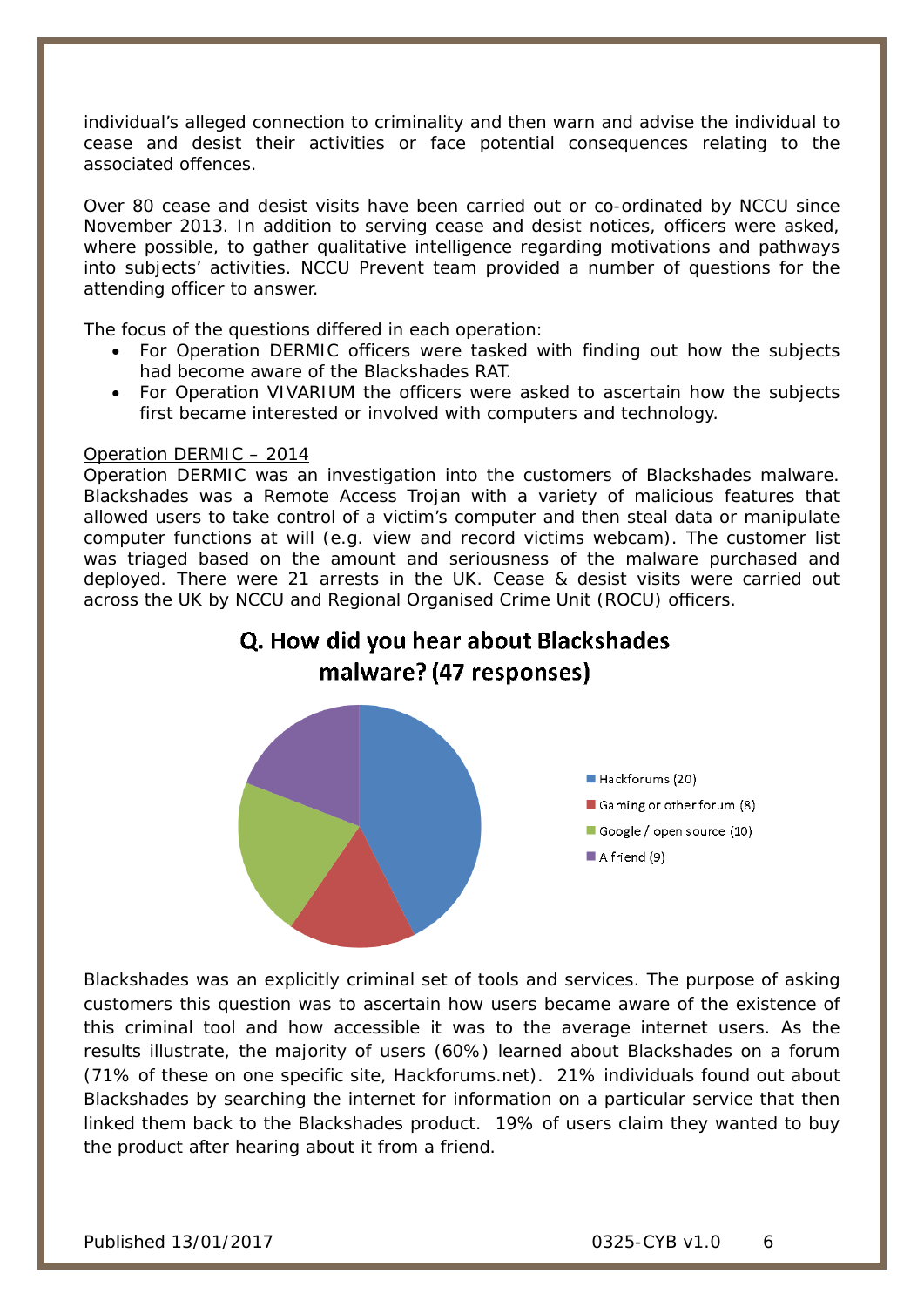### Operation VIVARIUM – 2015

Operation VIVARIUM was an investigation into the customers of Lizardstresser.su, a website offering a DDoS-for-hire service. Customers were triaged based on the amount of money they had spent on the service and number of times they were seen to have used the service to launch DDoS attacks. In the UK, six people were arrested and 28 cease & desist visits have been completed. The average age of those visited was 19 years old.



The results reinforce the debrief intelligence, illustrating that the majority of those engaged in, or on the periphery of, cyber crime, become involved via an interest in computer gaming. We assess that it is likely that these results would be replicated across all UK individuals engaged in cyber-dependent criminality.

### **Education, Industry & Positive Pathways**

Children in the UK are being encouraged to learn more about programming and technology, which NCA sees as a positive change. Any NCA activity or any law enforcement message should make it clear to parents and young people that an interest and aptitude for programming and technology is beneficial, for them personally and for the UK as a whole. The UK needs creative and skilled cyber professionals.

### CREST workshop $6$

In September 2015 NCCU hosted CREST (the ethical security and penetration testing industry body) and security specialists from CREST member companies. The workshop was convened so that NCCU could draw on the experiences and knowledge of attendees, to improve understanding of the motives of young people who might move from an interest in coding and gaming to hacking and illegal activities.

Several of the attendees admitted that they had been involved with or on the periphery of cyber crime earlier in their lives. All participants said that at some point in their lives someone had made a positive intervention of the kind that helped them move into the

<span id="page-6-0"></span>[www.crest-approved.org/wp-content/uploads/CREST\\_NCA\\_CyberCrimeReport.pdf](http://www.crest-approved.org/wp-content/uploads/CREST_NCA_CyberCrimeReport.pdf)  $\overline{a}$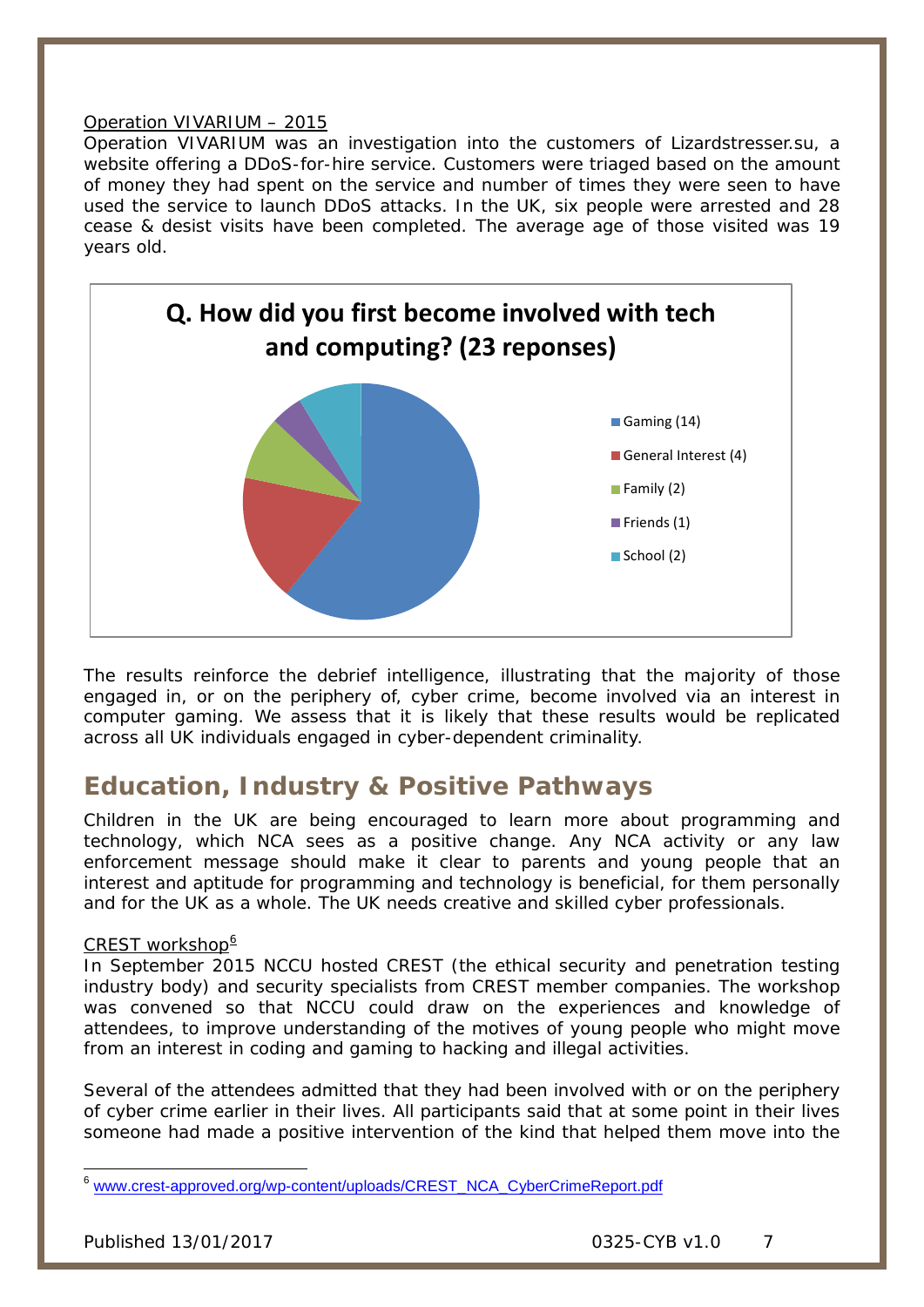cyber security industry; and that without this intervention they may not have realised that such a career was possible. Some suggested that they might otherwise have been tempted towards illegal activity online.

Participants cited the importance of role models, at school and in their personal lives, who had proved to be positive influences, recognising and encouraging their talent and helping them find the path that eventually led to their current roles. Many also acknowledged the importance of education in helping them enter the industry.

Participants were asked what they thought were the key motivations, characteristics and influences of people engaged in cyber crime:

- A sense of belonging through hacking forums and online communities.
- A desire to prove oneself to the group.
- A desire to improve one's skills, to solve the difficult problems.
- Financial gain is often only a secondary motivation.
- Some young people may also want to use their skills to further political ends.
- Often the main motive for doing something illegal is simply that it presents an interesting challenge.

### **Conclusions**

Conclusions have been drawn from the analysis of the offender debriefs (detailed transcripts are contained within the annex), cease and desist intelligence gathered, a review of the academic literature, and engagement with law enforcement and industry partners.

A number of UK teenagers (overwhelmingly male<sup>[7,](#page-7-0)[8](#page-7-1)</sup>) who we assess as unlikely to be involved in traditional crime are becoming involved in cyber crime. Experienced officer feedback has indicated that those involved in cyber-dependent criminality in the UK would not be the type of individuals who would engage in offline, traditional crime, such as theft or burglary.

To date there appears to be no socio-demographic bias amongst offenders. Debriefs have taken place with people from various financial and demographic backgrounds. This finding is mirrored in the 80+ cease & desist visits carried out by officers since 2014. A more detailed approach to investigating this finding will form part of future research work.

Very little skill is needed to begin criminal activity online. With tools such as booters and Remote Access Trojan (RAT) users can make a small payment (or often no payment) and begin breaking the law. The ready availability of step by step tutorials and video guides only make the transition into criminality easier. As outlined in the debriefs, once the law is broken, subsequent transgressions become easier.

Autism spectrum disorder appears to be more prevalent amongst cyber criminals than the general populace, though this remains unproven. Anecdotal evidence from the officers arresting and interviewing those involved in cyber-dependent cases has often led to suggestions that ASD is more prevalent amongst cyber criminals. The

<sup>7</sup> 94% male, Bosco, F., 2012. *Hackers' Profiling Project,* s.l.: UNICRI. -

<span id="page-7-1"></span><span id="page-7-0"></span><sup>&</sup>lt;sup>8</sup> No females have been arrested by NCCU for cyber-dependent crime as of February 2016.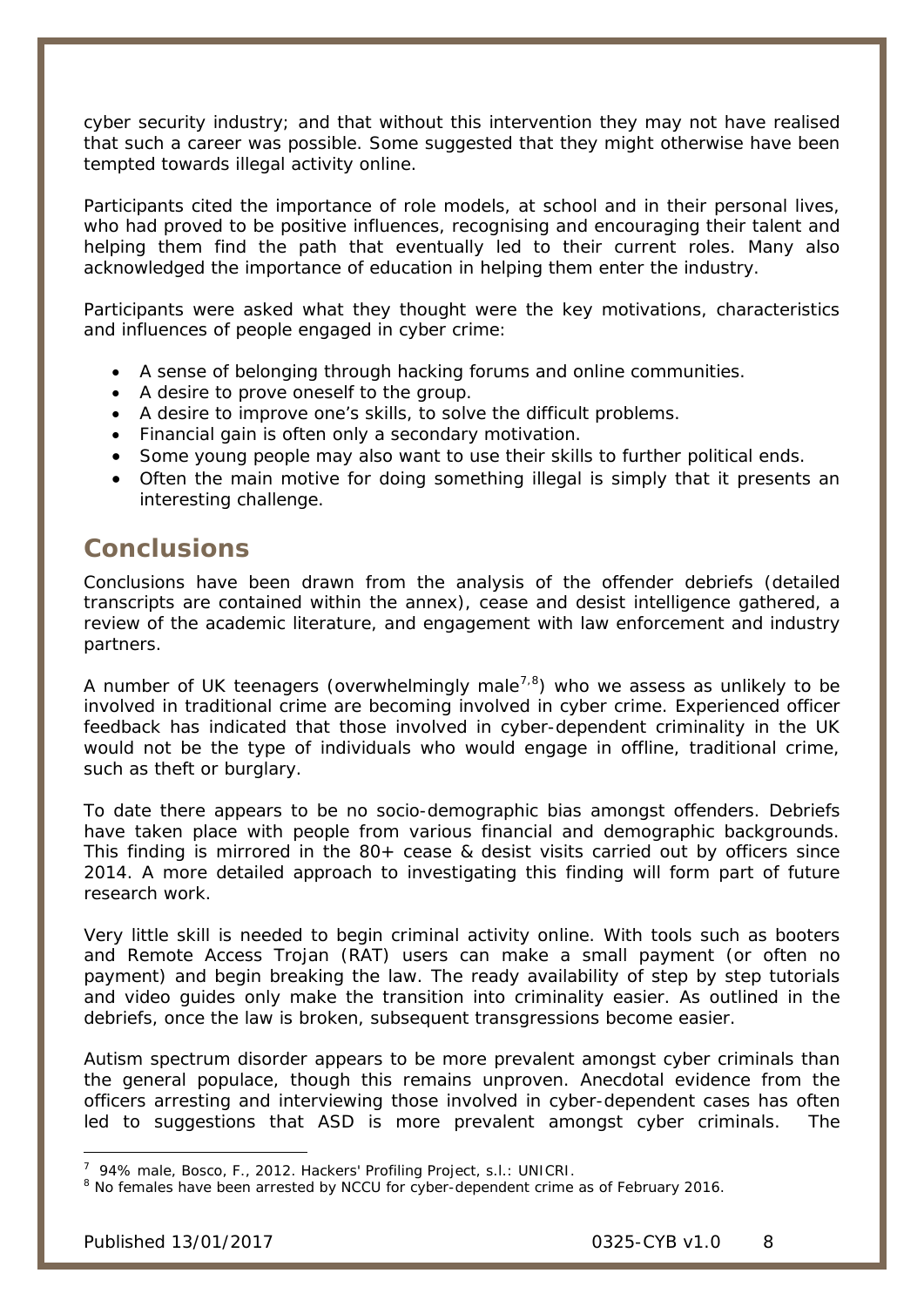Ledingham & Mills paper points to clear reasons that may support the connection, but concludes that more research is needed.

A large proportion of offenders begin to participate in gaming cheat websites and 'modding' (game modification) forums and progress to criminal hacking forums. As outlined in the debriefs and reinforced in cease & desist responses, a common pathway into cyber criminal activities is via online gaming cheat and modding forums.

Financial gain is not necessarily a priority for offenders. Industry interviews, debriefs, and academic literature suggest that money is not the sole or even key driver of behaviour in the majority of UK offenders. However, financial motivation should not be discounted. The rise of off-the-shelf hacking tools that can be used to make money illegally may lead to a rise in low-skilled offenders who are involved in cyber crime purely for financial gain*.* 

Completing a challenge, a sense of accomplishment and proving oneself to peers are key motivations for those involved in cybercriminality. These factors are repeated throughout the debriefs and academic literature, as the main reason young people begin and continue hacking. An 18 year old who was arrested for obtaining unauthorised access to a US government site said *'I did it to impress the people in the hacking community, to show them I had the skills to pull it off…I wanted to prove myself…that was my main motivation'.[9](#page-8-0)*

Law enforcement activity does not act as a deterrent, as individuals consider cyber crime to be low risk. Illegal activities are discussed openly on many open forums. Forum users offer guides and tips for new users. The law and its consequences are rarely discussed and if the topic is raised it is generally dismissed. Debrief subjects have stated that they did not consider law enforcement until someone they knew (or had heard of) was arrested. For deterrence to work, there must a closing of the gap between offender (or potential offender) with law enforcement agencies functioning as a visible presence for these individuals.

Cyber crime is not solitary and anti-social. Social relationships, albeit online, are key. Forum interaction and building of reputation scores drives young cyber criminals. The hacking community (based largely around forums) is highly social. Whether it is idolising a senior forum member or gaining respect and reputation from other users for sharing knowledge gained, offenders thrive on their online relationships. The debriefs highlighted the sense of value that some offenders felt by demonstrating their technical prowess for the group. This in turn helped to fuel their drive and desire to learn and accomplish more.

Positive role models, mentors and opportunities are key to deterring young people away from cyber crime. Debrief subjects lacked a positive role model who could steer them towards a positive pathway. Role models will often be the cyber criminal at the top of ladder the young people are trying to climb. Ex-offenders who managed to cease their activities and gain an education or career in technology have credited this change to a positive mentor, or someone who gave them an opportunity to use their skills positively.

-

<span id="page-8-0"></span><sup>9</sup> Pattenden, Mike 2015, 'The Biggest Teenage Hackers'. *The Times* October 29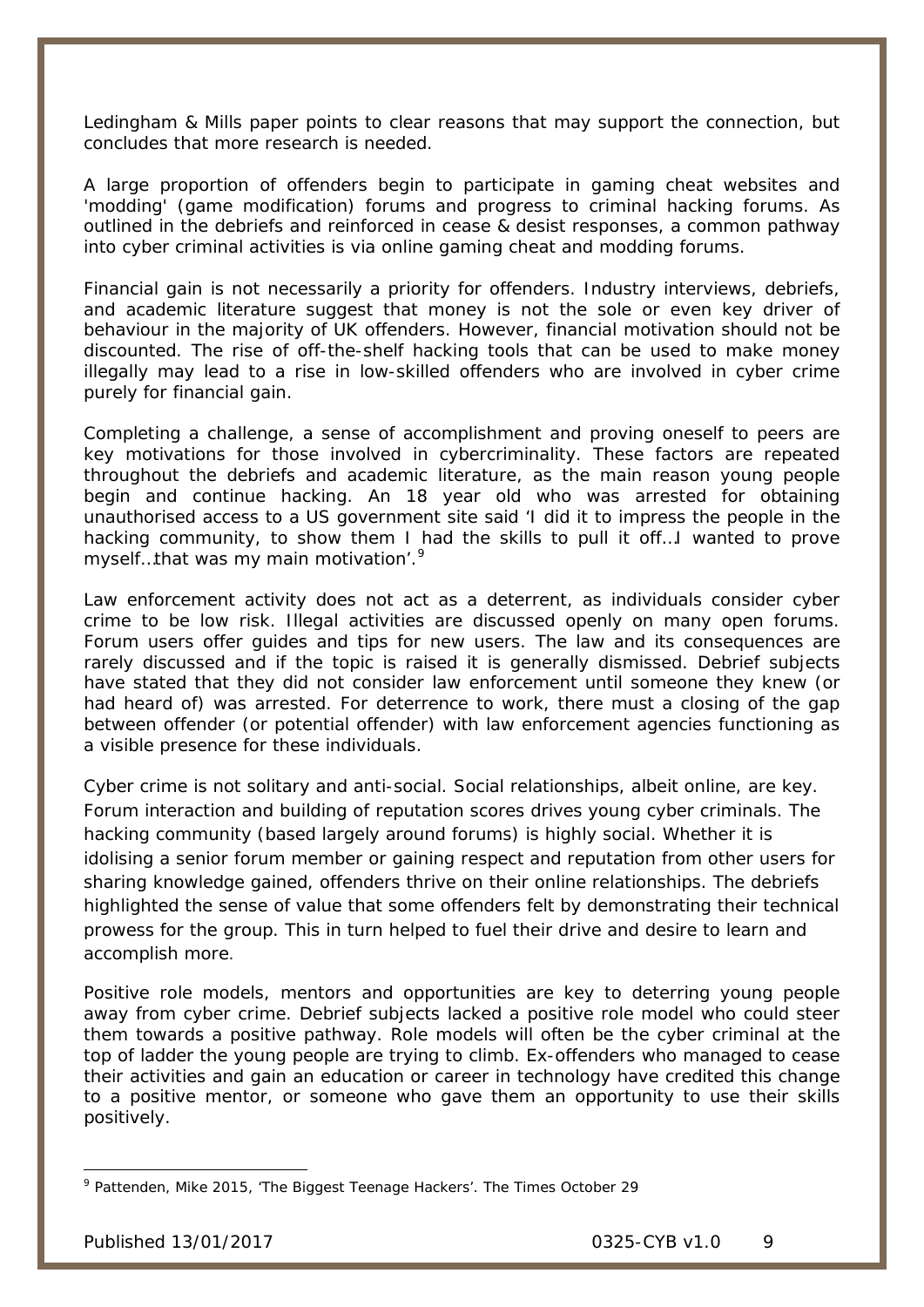Targeted interventions at an early stage can steer potential offenders towards positive outcomes. Several interviewees stated that an early intervention by law enforcement would have forced them to rethink and make them realise that their online world had real world consequences. A CREST workshop participant commented that in criminal forums there was an air of invincibility. The participant felt that any engagement with law enforcement would have left a lot of forum members very surprised and concerned.

### **Proposals for further activity:**

**Four recommendations to enhance the pathway report findings for future versions:**

- 1. **More offender debriefs needed:** A continued programme of offender debriefs is needed. This will either back up the conclusions made in this report or offer new insights into the pathway into cyber crime. NCCU working with ROCUs to actively seek debrief subjects and will continue to document its findings.
- 2. **Increased international partnership working:** NCCU needs to work with international law enforcement partners to share debriefs and knowledge gained from reports such as this. Can lessons learned from this report be used to reduce the international threat to UK? Are potential intervention points the same as in the UK? Is the pathway outlined in this report transferrable to other countries and cultures?
- 3. **In-depth autism study to take place:** The anecdotal evidence regarding autism spectrum disorder is not sufficient to infer any link or association between ASD and cyber crime. A more in-depth study is underway by Rebecca Ledingham and Bath University in conjunction with the Research Autism charity. NCCU will be offering support and findings will be fully integrated into any future pathway reports.
- 4. **Utilise expertise of academia to further research:** NCCU is in the early stages of engagement with a small number of universities. The aim is to test the conclusions in this report to thorough academic standards and improve and alter the methodology and conclusions where necessary.

### **Key recommendations following from the conclusions drawn:**

- 1. **Continue and increase volume Prevent activity:** NCCU Prevent should continue to conduct and mainstream volume Prevent work with ROCUs and police forces. This would include cease & desist visits, letters, and emails with those on the periphery of cyber crime. The academic literature review and the debriefs confirm that perception of the risk of law enforcement intervention remains low in the criminal hacking community.
- 2. **Increase law enforcement presence in entry-level criminal forums:** As shown in the debriefs and the cease & desist intelligence analysis, such forums play a key role in the development of young cyber criminals. Illegal activities and services are discussed and exchanged openly.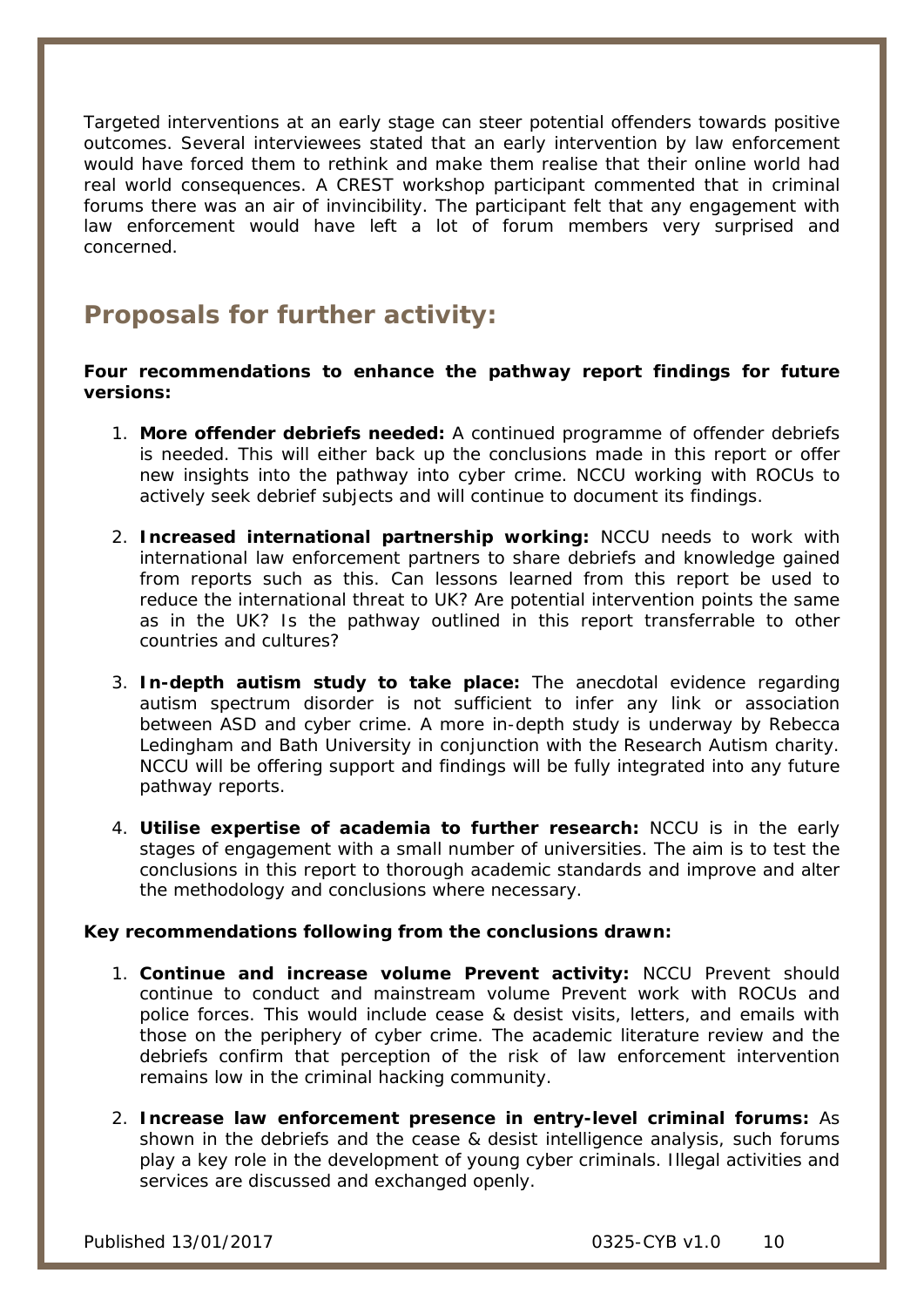- 3. **Degrade the marketplace for 'gateway' criminal services:** Services such as 'booters' and 'RATs' should be seen as gateway hacking tools. NCCU needs to continue to develop methods to combat the marketplace for these tools.
- 4. **Work with the video gaming industry to deliver Prevent activity:** It is clear that the majority of cyber criminals, or those on the periphery of cyber crime, are also online gamers (as the cease & desist analysis shows, many got into computing and technology via their interest in gaming). This, of course, does not mean all gamers are cyber criminals. GameTrack estimate that 40% of the UK population play video games<sup>10</sup>. Current statistics concerning the US population shows that 49% play video games, although only 10% of this group identify as 'gamers'<sup>[11](#page-10-1)</sup> (we judge it very likely that these numbers would be replicated in the UK). Targeting Prevent communications at the UK version of this 10% who identify as 'gamers' could be an effective way of spreading awareness of cyber crime and its consequences, as well as signposting positive alternative pathways available. NCCU Prevent have set up a project that aims to build partnerships and deliver Prevent activity with the video games industry.
- 5. **Improve cyber crime resources available for schools and teachers in UK:**  Better, earlier, education on cyber crime and its consequences, cyber ethics, victims is needed in the UK. Current curriculum provision and teacher knowledge is limited. NCCU Prevent proposes setting up an education advisory board with key stakeholders to help develop and deliver content for schools and teachers.
- 6. **Create a toolkit of positive diversions that can be made available to young people on the periphery of offending:** As the workshop with CREST and industry professionals showed, a positive mentor or positive opportunity at a young age can make the difference and steer at-risk individuals away from cyber crime and towards a successful education or career in the tech industry. There are many positive diversions currently available, from the national Cyber Security Challenge to local coding clubs or industry sponsored internships. NCCU Prevent is working to catalogue these and create a toolkit of appropriate diversions that Prevent subjects can be signposted towards. In addition to this, NCCU are working with industry and academia to set up specific positive diversion options as required. These options could also be used to prevent reoffending.

### **Annex A**

### **Analysis of offender debriefs**

**Subject 1 - Sold DDoS tools and Botnet services. Member of hacking collective.**  Subject 1 became interested in gaming when he was 13 years old. He played Call of Duty on the Xbox and was not initially interested in using a PC.

He would search out and share cheats for Xbox games. Subject 1 spent a significant amount of time on a popular gaming forum and community website. He became

<sup>&</sup>lt;sup>10</sup> GameTrack Digest Quarter 1 2016 -

<span id="page-10-1"></span><span id="page-10-0"></span><sup>&</sup>lt;sup>11</sup> Duggan, Maeve. 'Gaming and Gamers.' Pew Research Center. December 2015.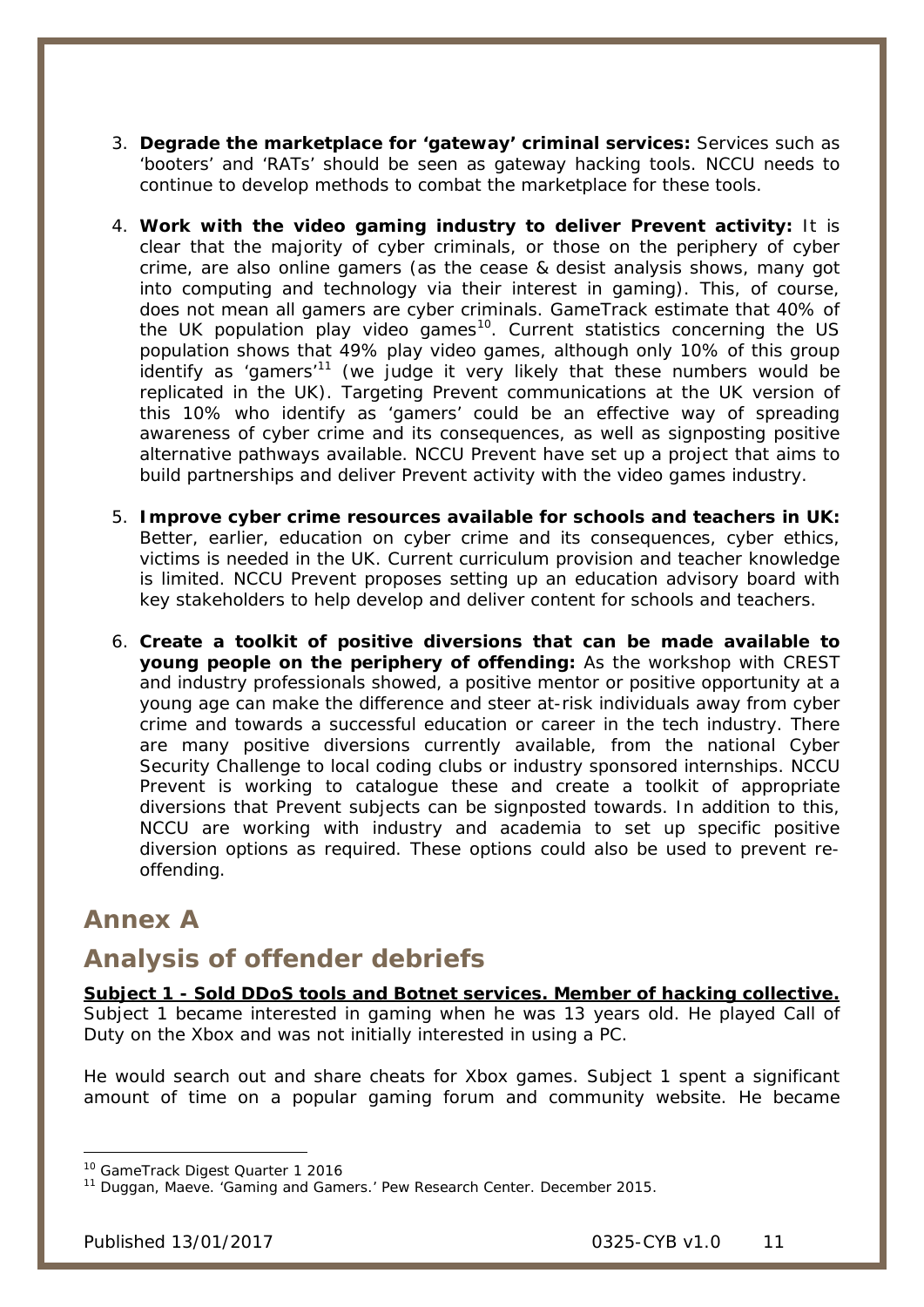interested in 'modding'<sup>[12](#page-11-0)</sup> and would identify new cheats and hack for games.

*'…sharing this knowledge gave me credibility and popularity.'*

Subject 1 enjoyed meeting other gamers and enjoyed building his credibility with them. He was motivated to build a good reputation in his gaming community. He began to frequent more forums, including Hackforums.net $^{13}$ .

*'I was driven by my curiosity, I wanted to understand the best modifications and cheats.*'

During one interaction on a forum Subject 1 got into an argument with a fellow user over a game, which led to the individual disrupting Subject 1's internet connection. Subject 1 was motivated to understand how this could be done so began to research what software was required to take fellow gamers offline. He found a 'booting' programme and began to use it. Subject 1 watched tutorials on Hackforums and YouTube to learn how to use the software. He began to spend an increasing amount of time on Hackforums.net.

Once he had mastered the booting software he began to learn about Remote Access Trojans. Subject 1 said Dark Comet was very popular on Hackforums and very easy to get hold of. Subject 1 also wanted to learn about botnets and how to build them. He started building IRC botnets and would provide bots for other users. He progressed onto how to use servers to grow botnets.

As his proficiency increased, Subject 1 began to help other members of hackforums.net develop their skills. He said he felt this allowed him to earn trust and respect on the forums and he liked the feeling he got when he helped others learn. His reputation score grew as he provided more advice and services for other users.

*'…the more my reputation increased, the more I felt I could interact with the smarter members'.*

Subject 1 claims that users never discussed criminality or the consequences of crime.

*'…there was a relaxed atmosphere. We felt at ease discussing botnets and other hacking tools'.* 

Subject 1 was learning legitimate skills, such as web hosting, while he was engaged in his illicit hacking activities. He claims that he began to help web hosting companies address weaknesses in their systems. Subject 1 again claimed that he was not motivated by money but by an appetite to perfect his skills.

Subject 1 looked up to a senior user on Hackforums because of his high reputation. They had lots of conversations online and the senior user offered to teach Subject 1 and give him access to the closed forum he ran. In return, Subject 1 helped to

 $\overline{a}$ 

<span id="page-11-0"></span> $12$  A mod or modification is the alteration of content from a video game in order to make it operate in a manner different from its original version.

<span id="page-11-1"></span>[www.hackforums.net](http://www.hackforums.net/) is the largest entry-level forum with over 5 million messages. It provides users with information on gaming, computers and hacking tutorials. Hackforums users are given reputation scores based on their contributions and interactions on the site.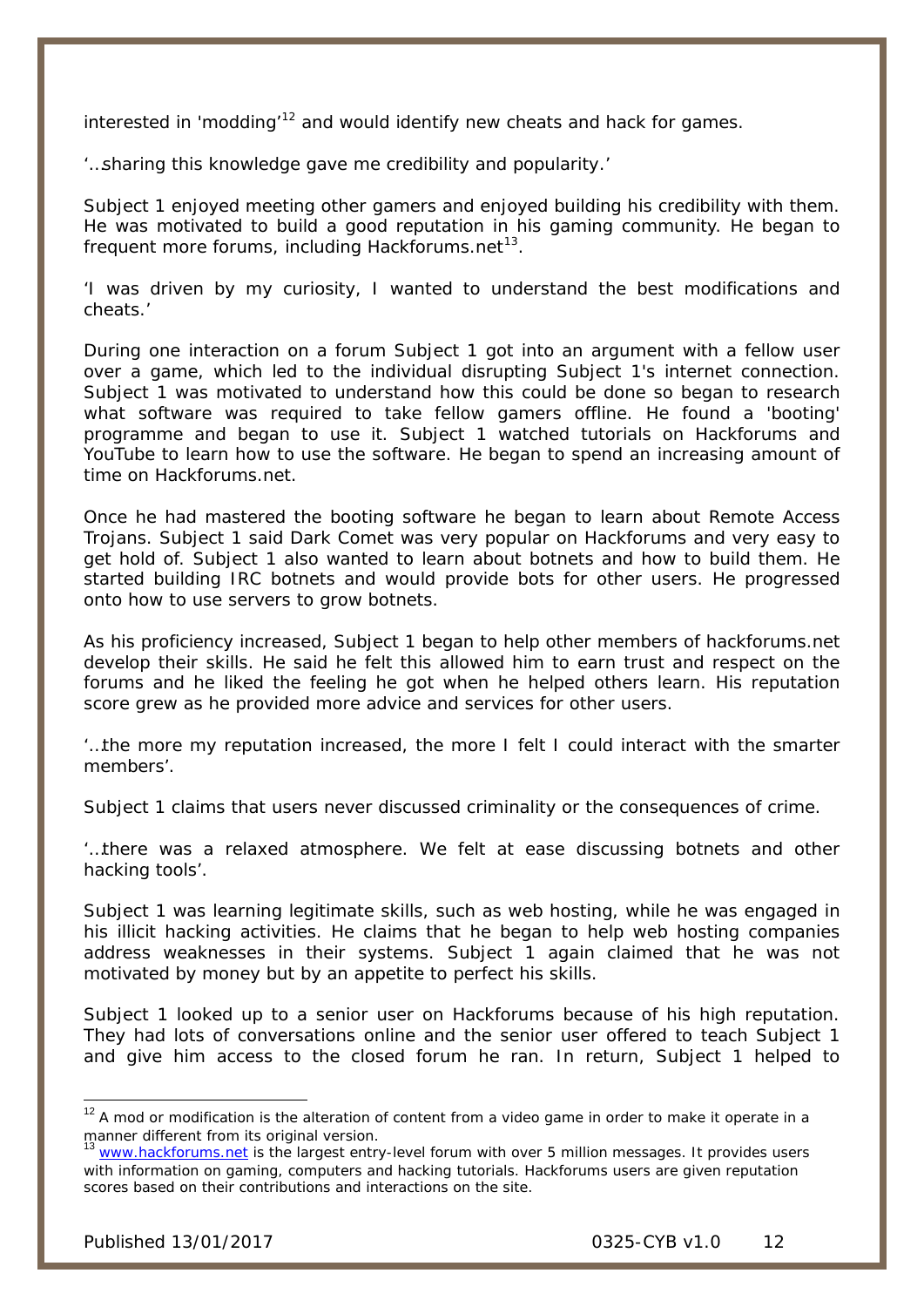maintain botnets for the senior user. Subject 1 got paid a small amount for this role.

'…*it was more interesting than working for a company…it gave me a feeling of power.'*

Subject 1 did not think about potential victims and felt removed from any consequences. He said that he did not think what he was doing was criminal and did not worry about law enforcement. The volume of people engaged in similar activity seemed to make it acceptable to him.

*'…there were so many others doing the same thing.'*

The first time he recognised that he was involved in crime and that there may be consequences for his actions was when he saw the media reporting around Blackshades (a Remote Access Trojan – 21 arrests in UK).

Subject 1 claimed a warning from law enforcement would have made him stop his activities. He felt that there should be more regulation of forums like Hackforums.net.

#### **Subject 2 – arrested for Computer Misuse Act 1990 offences**

Subject 2 claims his initial desire was to learn and increase his knowledge for its own sake. He claims he had no desire for financial gain and just went on forums to answer questions that other members had asked.

*'I get a bee in my bonnet trying to understand how things work.'* 

### **Subject 3 – Convicted of Computer Misuse Act offences against large corporations and government agencies**

Subject 3's interest began when he was aged 8. After his father bought him a computer subject 3 would spend most of the day playing games. He became interested in coding and by age 14 was finding vulnerabilities in websites, and eventually began to commit cyber crime.

*'…sometimes law enforcement was discussed in forums but people didn't care about the consequences.'*

### **Subject 4 – Jailed for Fraud Act offences – Moderator of criminal forum**

From the age of 11 Subject 4 was fascinated with how computers worked. Over a period of time he rose to be the moderator in a criminal services forum. Subject 4 said he would never think of stealing a bag or wallet in the real world but he thought the chances of getting caught were low.

*'With the anonymity I thought I was invincible.'*

### **Subject 5 – recruited by senior hacker to assist criminal activities**

When Subject 5 was 14 years old he had stopped going outside and spending time with friends so that he could game online. Due to gaming cheats and modding learned in forums he became so good that he lost interest in games and moved onto other hacking forums. He became a moderator of one such criminal forum. Subject 5 says he did not consider the consequences of what he was involved in.

*"...* I had built up my computer world to be my main focus, it was an alternative to the *real world.'*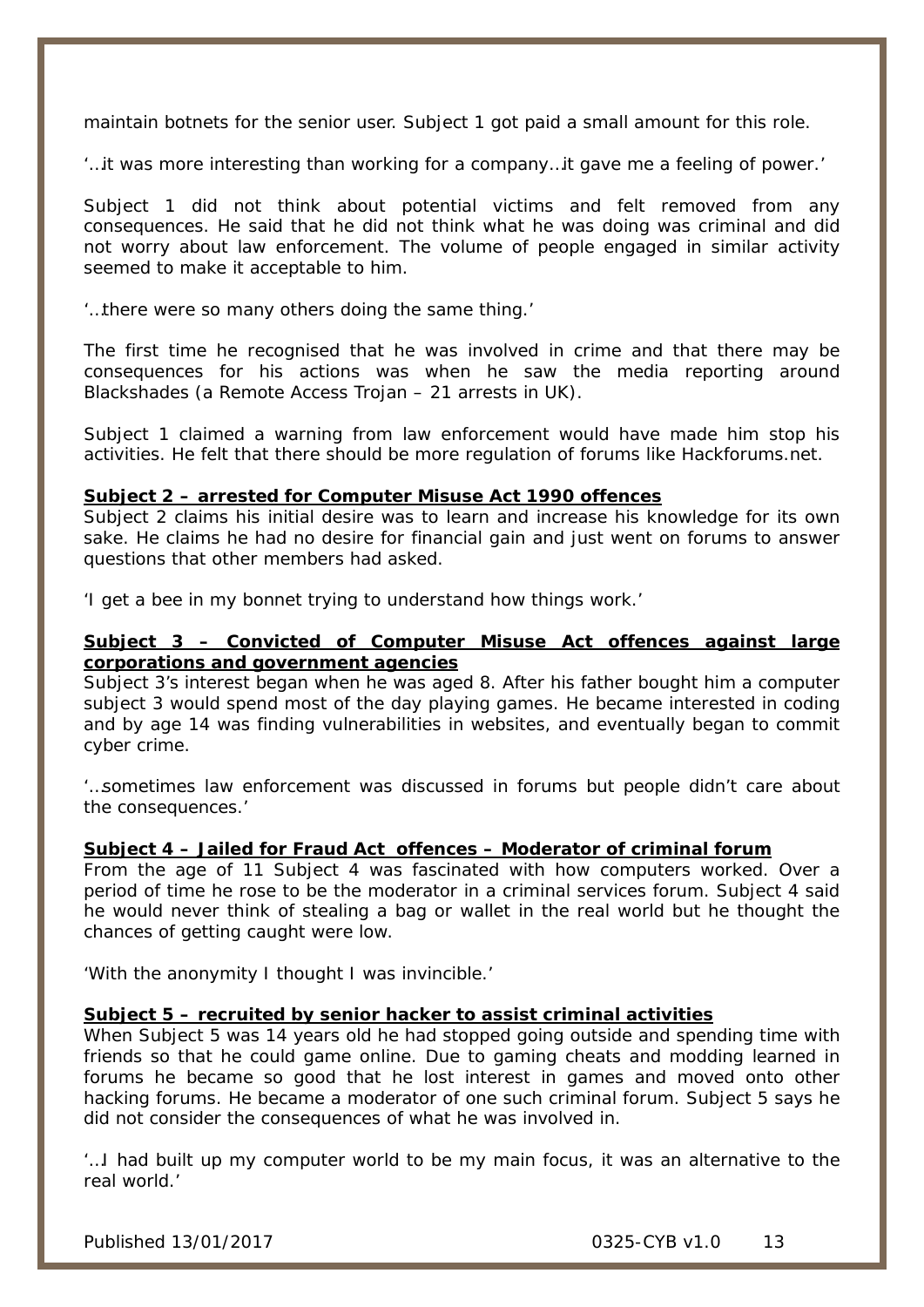### **Subject 6 – jailed for Computer Misuse Act offences**

Subject 6 was not interested in online gaming but he was obsessed with becoming a 'hacker' from a very young age. He spent hours and hours on various forums learning and honing his skills. Form the beginning Subject 6 claims to have been motivated by the technical challenge of any particular problem. He was manipulating and creating malware because it interested him.

*'I didn't recognise the term "malware", it was just programming of code for a purpose.'* 

### **Subject 7 – jailed for Computer Misuse Act 1990 and Fraud 2006 offences.**

Subject 7 became interested in computers after lessons at school aged 9. He played games on the family computer and learned about cheats online to enhance his playing ability.

He was suspended from school at age 13 for gaining admin rights to the computer system in order to upload games for his fellow pupils to play.

*'…it made me popular, I enjoyed the feeling'.*

Curiosity and an urge to learn about how online processes worked drove his interest. At age 14 Subject 7 was spending a significant amount of time on the computer.

*'My mum was happy that I wasn't out on the streets all day and night'.* 

Subject 7 used online tutorials to increase his knowledge of code and programming. Frequenting gaming forums learning cheats led him to Hackforums. He began to learn about hacking and botnets. After some time he paid to access VIP areas, and similar, forums.

After high school Subject 7 began an NVQ in web design but found it hard to focus and felt unchallenged. He kept up his interest in gaming, cheats and game bots and said this interest outweighed his interest in the legitimate training he was receiving.

Subject 7 worked odd jobs but was increasingly spending time up to 70% of his time online. He claims his aim when frequenting hacking forums was to increase his reputation score.

*'I looked up to those users with the best reputations'.*

As his skills increased over time he said he was motivated to become a better hacker than his rivals. He would 'nag' other users within the forums for information on different tools and ways of infecting other users.

Subject 7 claimed he did not think about the offences he was committing and was not overly concerned about any law enforcement presence. He did not think he would be targeted or caught for using botnets. The more he became involved in 'darker' cyber activity he did say that his perception of risk increased. He did seem to be slightly confused about what was legal and what was illegal. Subject 7 did not speak about his online activity to people offline.

*'I didn't consider victims, you don't see real people behind it [his criminal actions]'.*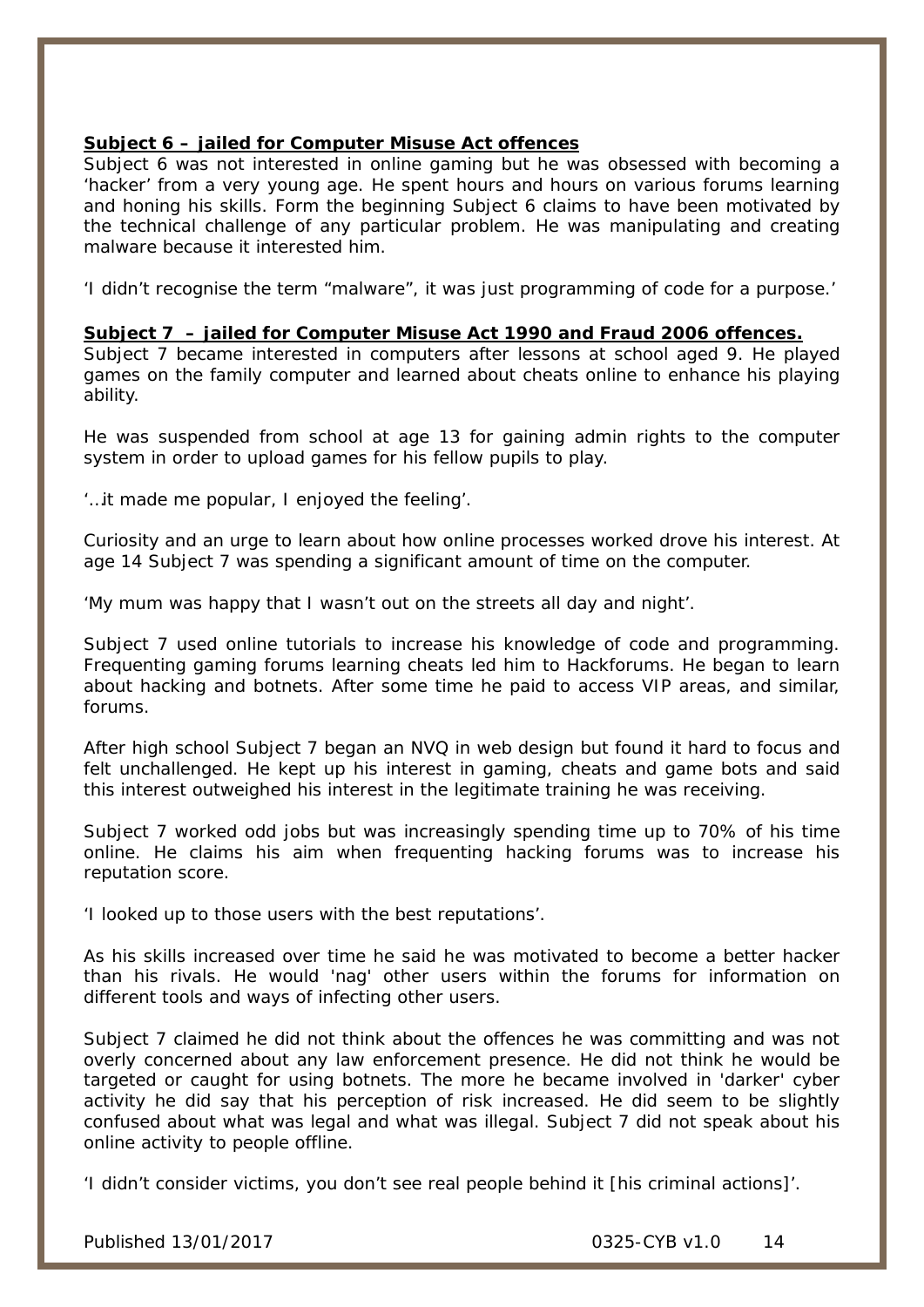### **Subject 8 – jailed for Computer Misuse Act offences.**

Subject 8 got his first family computer aged 10 and was immediately fascinated. He wasn't interested in school and when he did show up he wouldn't pay attention. He said most of what he learnt was from online searches in class.

Subject 8 enjoyed playing online games against people around the world. Through online forums he met people who would cheat on games by modding them. He wanted to be able to have these skills and began to learn about programming. By the age of 13 he had self-taught the skills required to be able to reverse engineer most games.

Subject 8 was participating in forums, where he learnt that all software, like games, had bugs that could be manipulated. He started to speak to other people online who were also interested in the weaknesses of software. A fellow forum member introduced him to Remote Access Trojans.

*'…money was not a motivation. I just wanted to use the tools to prank and joke around with people'.*

Forums were competitive and addictive environments and subject 8 felt his knowledge was good. People would post problems to solve and it would be a race against each other to see who could come up with the solution first. Subject 8 said that sometimes people would offer money for these solutions, but he wasn't interested in that side of it.

Although he spent all his time in his room, subject 8 says his parents were happier that he was in the house because it was better than being out on the streets or in a gang. His parents had no idea about his online actions, his online life was secret. He liked being online cause nobody could see or judge him and he could be whoever he wanted.

Subject 8 claims that the boundary between legal and illegal online activity was blurry for him. There were different 'underground' groups in the cyber community and they would all hack and prank each other.

*'…I was aware that some of what we were doing was illegal but because they were all doing it I never really thought about the law or police.'*

An example of the kind of pranks he would do is 'swatting'<sup>14</sup>, an attempt to get armed police to arrive at the home of a rival believing there to be a critical incident underway.

Subject 8 said that with hacking, once you've broken the law it gets easier to do so. The next time you think 'what does it matter?' He said there was a feeling of invincibility and that he was always chasing the next hacking high.

*'I thought "no one is coming for me", everyone was doing it and getting away with it.'* 

Subject 8 says that cybercriminals feel detached from their crime, with no feeling or

 $\overline{a}$ 

<span id="page-14-0"></span> $14$  'Swatting' is the act of deceiving an emergency service (via such means as hoaxing an emergency services dispatcher) into dispatching an emergency armed response to the victims address based on the false report of an ongoing critical incident.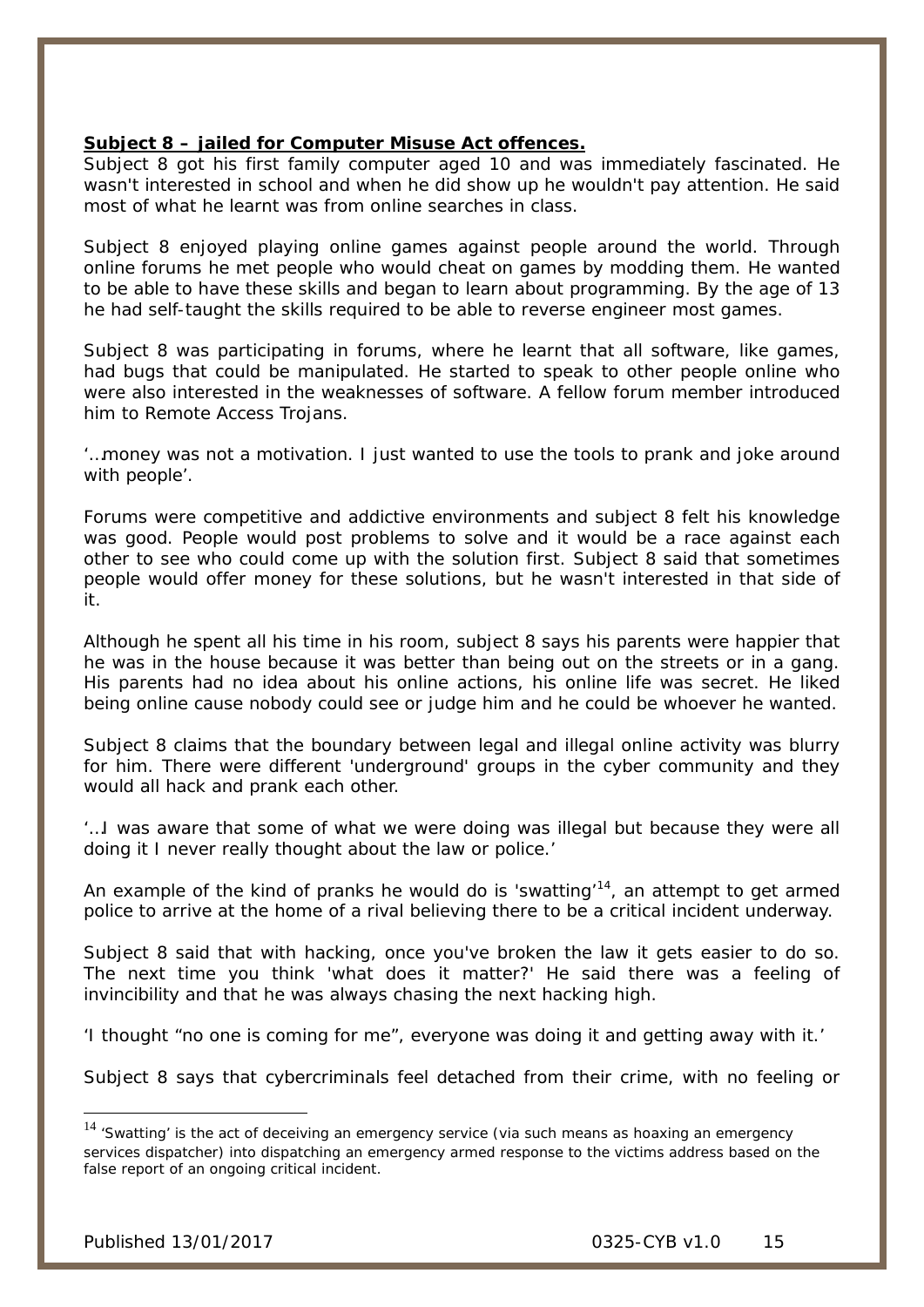understanding of the consequences to the victim. He felt that defacing a website and pranking is not seen as the same as defacing or vandalising something in the offline world.

In the online communities that Subject 8 was part of, the perception of the police's effectiveness in combatting cyber crime was low.

*'…the general opinion was that police don't have the time or level of understanding of cyber for us to worry about.'*

Subject 8 said law enforcement is still way behind and only scratching the surface of what goes on online.

After being released from prison Subject 8 has found difficulty attaining employment in cyber security because there is a trust issue.

Subject 8 thought a visit from law enforcement officers at an early stage would have been the best method to make him stop his activities. He also claimed that coding and programming educational opportunities or scholarships would have helped him by providing an outlet for his skills and interests.

# **Academic Literature Review[15](#page-15-0)**

### Young *et al.* (2007)<sup>[16](#page-15-1)</sup>

Researchers conducted interviews with attendees of the DefCon convention in Las Vegas. DefCon is the largest hacking convention in the world. They found that criminal hackers continued to engage in their activities, despite their knowledge of the severe judicial punishment if apprehended. The criminal hackers believed that there was a low chance of this punishment occurring. (Kirwan & Power, 2013) conclude this is of note as *'severity of punishment has little effect when the likelihood of punishment is low (Von Hirsch et al., 1999) whereas increased likelihood of punishment has been found to work as a deterrent (Killias et al., 2009).'*

Young *et al.* also found that hackers thought the gains from hacking outweighed the potential losses and that this would have to be reversed if offending was to be curbed.

### An advanced model of hacking, Rennie and Shore  $(2007)$ <sup>[17](#page-15-2)</sup>

Rennie and Shore found that early intervention to highlight the consequences and criminality of illegal hacking could reduce its attractiveness to children. Law enforcement could begin identifying the 'early signs' of hacking behaviours and intervening with potential offenders, offering written warnings or 'acceptable behaviour' contracts.

Rennie and Shore state that inexperienced hackers embarking on a criminal career could be put off if the availability of entry-level hacking tools was reduced.

-

<span id="page-15-0"></span><sup>&</sup>lt;sup>15</sup> Cybercrime: The Psychology of Online Offenders (Kirwan & Power, 2013) was used to identify multiple studies applicable to cyber-dependent crime for this study.

<span id="page-15-1"></span><sup>16</sup> Young, R., Zhang, L. and Prybutok, V. R. (2007). Hacking into the minds of hackers. *Information Systems Management,* 24, 281-7.

<span id="page-15-2"></span><sup>17</sup> Rennie, L. and Shore, M. (2007). An advanced model of hacking. *Security Journal,* 20, 236-251.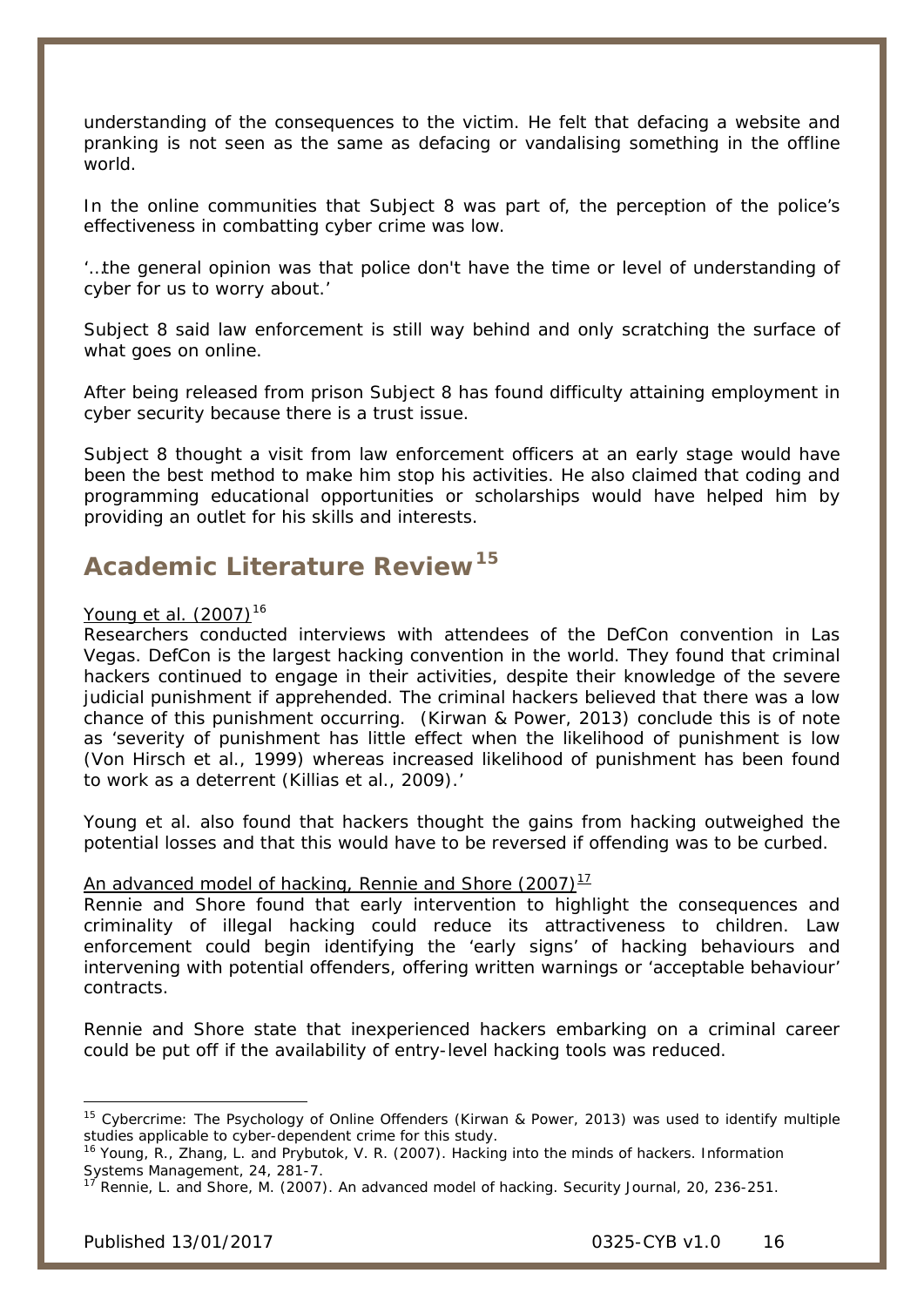### A Sociology of Hackers, Jordan & Taylor 1998<sup>[18](#page-16-0)</sup>

As summarised by Raoul Chiesa et al<sup>[19](#page-16-1)</sup> Jordan and Taylor conclude that the most common motivations lead back to a compulsive attraction to hacking, intellectual curiosity, strong feelings of control/power, and finally the satisfaction derived from the feeling of belonging to a group. The authors conclude that *'the motivations behind hacking seem to lead back to a sort of intrinsic motivation; in other words, the tendency to engage oneself in tasks that are gratifying in themselves are interesting, and can be viewed as a challenge.'*

### The Risk Propensity and Rationality of Computer Hackers by Michael Bachmann, TCU,  $2010^{20}$  $2010^{20}$

The study surveyed hackers<sup>[21](#page-16-3)</sup> to see if their rationality and propensity for risk was the same as the average population.

Bachmann found that hackers had a significantly higher than average rationality value compared to the general public. Hackers also reported a significantly higher confidence in the experience-based decision making measure. The study found that hackers prefer a more analytical and rational thinking style than the average person, displaying a higher confidence in their ability to make decisions.

Bachmann's study suggests that effective deterrence might be an effective strategy in dealing with highly rational offenders. Bachmann says *'it is unfortunate that present efforts to curb cyber crimes are not suited to exerting a pronounced deterrence effect'.*

#### Jonathan Lusthaus, Director, The Human Cyber Criminal Project, Nuffield College, Oxford

In Electronic Ghosts  $(2014)^{22}$  $(2014)^{22}$  $(2014)^{22}$  Lusthaus says that it is vitally important that younger people are taught about the reality of their actions in the virtual world: '*It is something that many cyber criminals often realize too late: Their victims are real, as are the consequences of illegal behavior.'*

Cyber crime Trajectories: An integrated theory of initiation, maintenance and desistance. Alice Hutchings, Computer Laboratory, University of Cambridge $\frac{23}{2}$  $\frac{23}{2}$  $\frac{23}{2}$ Hutchings does not support the cyber-enabled/cyber-dependent distinction and instead postulates two pathways into cyber crime; the General and the Technical. The technical pathway would include the NCCU's target group and encompass both cyber-enabled and dependent criminals.

Hutchings states that the technical pathway is male-dominated (less than 5% female). McQuade (2006b) examined students' perceptions of being caught for a variety of technology enabled crimes. Respondents believed the likelihood of detection was low, and the punishments for those caught were not severe. In addition, McQuade states

-

<span id="page-16-1"></span><span id="page-16-0"></span><sup>18</sup> Jordan, T and Taylor, P. (2008). A sociology of hackers. *The Sociological Review*, 46, Issue 4, 757-780. <sup>19</sup> Chiesa, R. and Ducci, S. and Ciappi, S. (2008). Profiling Hackers: The Science of Profiling as Applied to the World of Hacking.

<span id="page-16-2"></span><sup>&</sup>lt;sup>20</sup> Bachmann, M. (2010). The risk propensity and rationality of computer hackers. *International Journal of Cyber Criminality*, 4, 643-656.<br><sup>21</sup> theolect has a control of the control of the control of the control of the

<span id="page-16-4"></span><span id="page-16-3"></span><sup>&</sup>lt;sup>21</sup> 'hacker' here means someone who has done a number of technical intrusions, malware distributions etc.<br><sup>22</sup> Lustahus, J. (2014) . Electronic Ghosts. *Demcracy: A journal of ideas.*, 31.<br><sup>23</sup> Hutchings, A. (2016). Cybe

<span id="page-16-5"></span>*<sup>(</sup>ed), Crime Online: Correlates, Causes, and Context* 117-140.